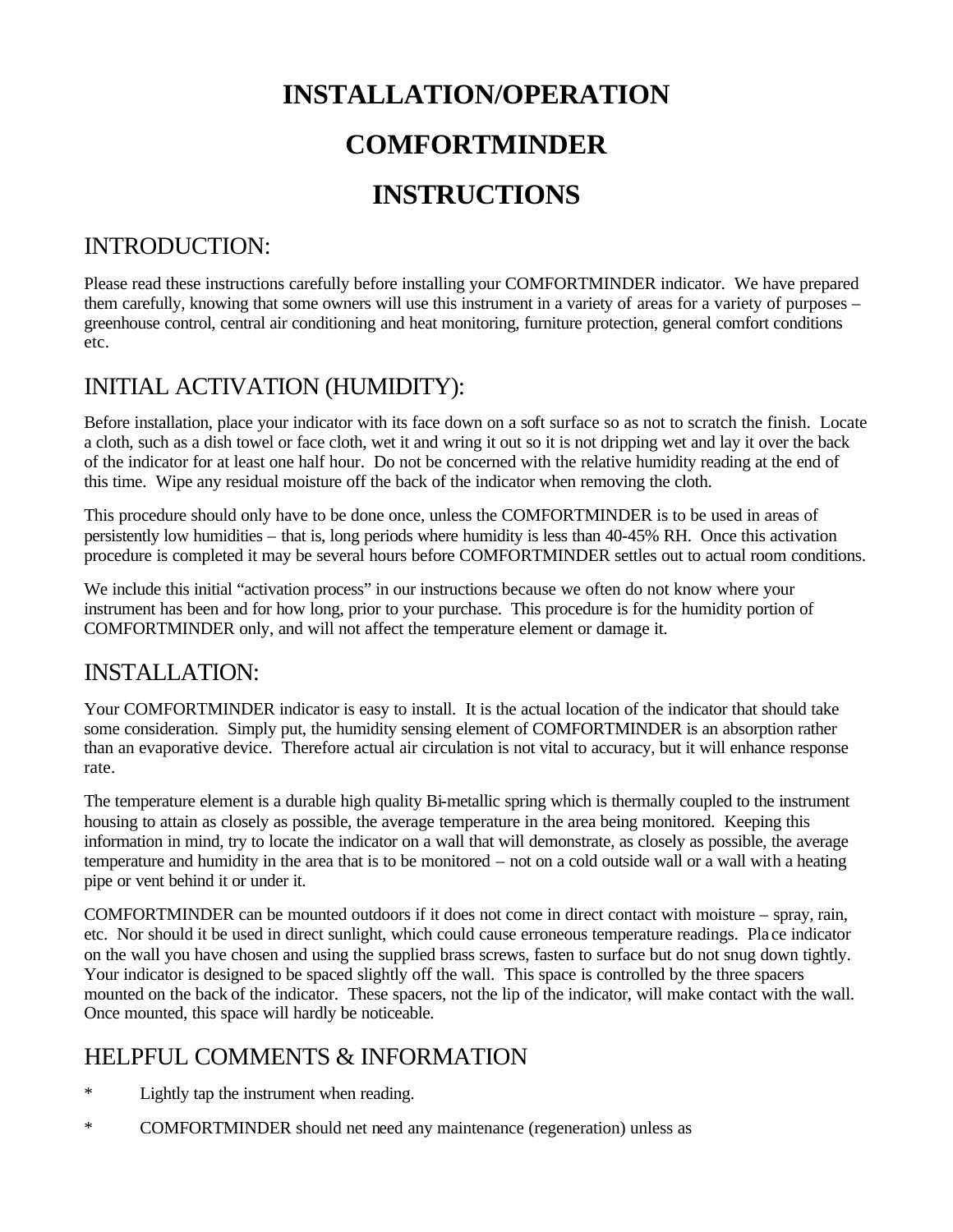stated earlier, it is to be used in areas of persistent low relative humidities. If COMFORTMINDER is subjected to such conditions, periodically follow initial activation instructions. This procedure does not apply to nor will it affect the temperature portion of COMFORTMINDER.

- \* COMFORTMINDER is measuring the relative humidity and temperature at the location of the indicator, not at the local weather forecasting station. Relative humidity and temperature, like many other elements, can be drastically different with the smallest change of location.
- \* Your COMFORTMINDER case is jewelry quality brass with a durable finish. Do Not clean with abrasives.
- \* Attempts to alter calibration will only destroy the elements and void your 5-year warranty.

Because humidity is the least understood and most difficult function of our environment to measure accurately, the following essay should be carefully read to help you use and understand your COMFORTMINDER.

## UNDERSTANDING HUMIDITY MEASUREMENT

A commonly asked question is, "why does my COMFORTMINDER read a different humidity than the weather service, or another hygrometer in my home?" To adequately answer this question we must first explain a little about humidity measurement.

Humidity is defined as the amount of water vapor present in the atmosphere. The simplest way of expressing humidity is as the absolute humidity. Absolute humidity is the density of water vapor, or the mass of the vapor divided by the volume. The problem with this form of measurement is that it can vary as much as five orders of magnitude (i.e. 1 to 100,000) over the surface of the earth at any point in time. Because of this large variation, absolute humidity is not a useful form of measurement to most people.

A number of other measurements of humidity have been defined to correlate natural phenomenon with humidity. Specific humidity is the ratio of the mass of water vapor to the mass of natural air. This form of measurement is useful because it has less variation and is independent of temperature and barometric pressure (altitude). Specific humidity is often used to relate the different forms of humidity measurement.

Relative humidity is by far the most popular form of humidity measurement. By definition, relative humidity is the ratio of the measured vapor pressure to the maximum possible vapor pressure at the measured temperature. In simpler terms, if the relative humidity is 50% then the air is holding 50% of the maximum amount of water vapor possible at that temperature. Relative humidity is the measurement of humidity that most closely relates to natural phenomenon. Some examples are, the changes in organic substances (i.e., the shrinking and swelling of wood), the performance of electronic devices, and the level of comfort that we feel.

It was stated previously that specific humidity is independent of temperature and pressure. Relative humidity, however, is dependent on temperature and pressure. Therefore, the relationship between specific and relative humidities is governed by temperature and pressure. In general, barometric pressure doesn't vary over small areas. Also, of the two variables, pressure and temperature can vary greatly in a small area. Therefore, we will only consider the effect of temperature on the specific versus relative humidity relationship.

You can convert one version of humidity measurement to another by using complex mathematical formulae, a table or a chart. A typical chart, known as a psychrometric chart, relates all of the basic humidity measurements. We have included a simplified chart to facilitate comparison of specific and relative humidities.

Generally, the specific humidity in a small area (i.e., inside a building or around a yard) is constant. This is due to the fact that most substances in the atmosphere (i.e., smoke, water vapor) tend to disperse evenly throughout the air mass by a process called diffusion. Additionally, the specific humidity tends to be fairly constant from outside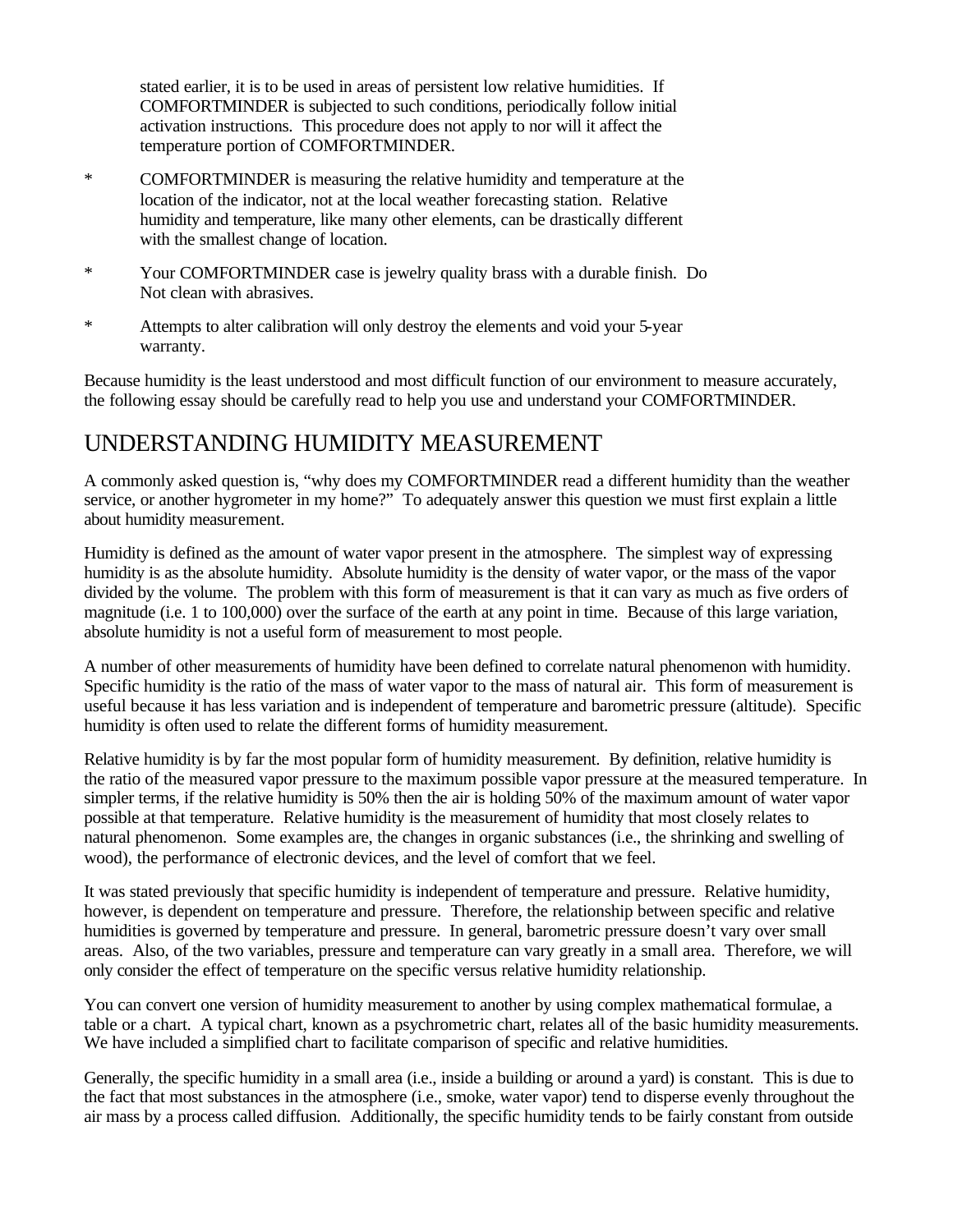to inside a building. Because relative humidity is dependent on temperature, the relative humidity will vary in a small area even though the specific humidity is not varying. A few examples will help illustrate this point.

In a building, we measure the temperature and relative humidity in one location to be 75 degrees F and 50% RH, respectively. Referring to the psychrometric charts, we locate 75 on the bottom scale. We then follow the line vertically up to the intersection with the 50% RH curve. From this point, we move horizontally to the right and read the specific humidity as approximately 64 gr./lb. (grains of moisture per pound of natural air). We then measure the temperature in another location within the building and find it to be 70 degrees. Now, assuming the specific humidity to be constant, we can find the relative humidity at the new location. On the chart, we find the intersection of the 70-degree line and the 64 gr./lb. line. This point is on the 60% RH curve. So, if we were to place a hygrometer in the new location it would read 60% RH. An indoor temperature variation of 5 degrees is not uncommon. In many buildings we have measured 20-degree variations from one area to another. This shows that within a building, 10% RH variations are common and 50% RH variations are possible.

Let us examine some indoor to outdoor variations. The local weather service reports that the temperature is 40 degrees F and the humidity is 60% RH. Using the chart, we find specific humidity to be 25 gr./lb. If the temperature inside is 68 degrees F then, from the chart, the indoor relative humidity will be about 25%. This example illustrates why it feels so dry inside during the cold winter months.

Next, let us assume that the weatherman says it is 90 degrees F and 50% RH outside. And because your home is in the shade, your indoor temperature is 80 degrees F. Referring to the chart, we find the specific humidity to be 106 gr./lb. which, at the indoor temperature of 80 degrees, will yield an indoor humidity of 70% RH.

The previous examples show that if the specific humidity remains constant, then as the air temperature increases, the relative humidity decreases. Conversely, as the air temperature decreases, the relative humidity increases. This phenomenon explains why cellars tend to be wetter and attics tend to be drier than the rest of a building.

In modern buildings there are many factors besides air temperature that can influence humidity readings. One factor is the material used in the construction of the building. Many common building materials (i.e. wood, plaster, concrete) absorb and then release water vapor as the humidity varies. This causes the specific humidity to vary, which in turn causes the relative humidity to vary. Probably the single biggest factor affecting the humidity is heating and air conditioning systems. A heating system can increase or decrease the specific humidity. Air conditioning systems cause a decrease in the specific humidity. This decrease is because the cooling element in an air conditioner is very cold. From the chart, you can see that as air passes by the very cold element, its relative humidity increases rapidly. When the relative humidity reaches 100%, the water vapor condenses to liquid water. The removal of vapor by condensation causes a drop in the specific humidity.

Another factor affecting the indoor humidity is that many newer buildings incorporate humidifiers and/or dehumidifiers into the heating and air conditioning systems. We have had a number of customers who question why their hygrometers never change more than 10% RH. When we check the instrument calibration, we find it accurate. We then contact the customer and find out that their home has climate control. So, as it turns out, their hygrometer is simply indicating that their control system is controlling the relative humidity very well. The hygrometer, then, is a good indicator that all is well with their climate control systems.

With all of the aforementioned variables affecting humidity measurement, one might wonder, "How will I ever know if my hygrometer is reading correctly?" Well, there is an acceptable method of checking hygrometer accuracy that applies to all hygrometers.

First, you should place the instrument on a non-absorbent surface (i.e. glass or plastic, not wood) in the center of a small room. You should leave the unit there at least two hours before proceeding. Next, you must obtain an accurate instrument to compare against. The only commercially available instruments accurate enough to compare against are:

| <b>Instrument Type</b>         | <b>Accuracy</b> | <b>Approximate Cost</b> |
|--------------------------------|-----------------|-------------------------|
| Sling Psychrometer             | $+2.3\%$ RH     | \$40-80                 |
| <b>Aspirated Psychrometer</b>  | $+1-2\%$ RH     | \$100-200               |
| <b>Chilled Mirror Dewpoint</b> | $+0.5\%$ RH     | \$1,000-5,000           |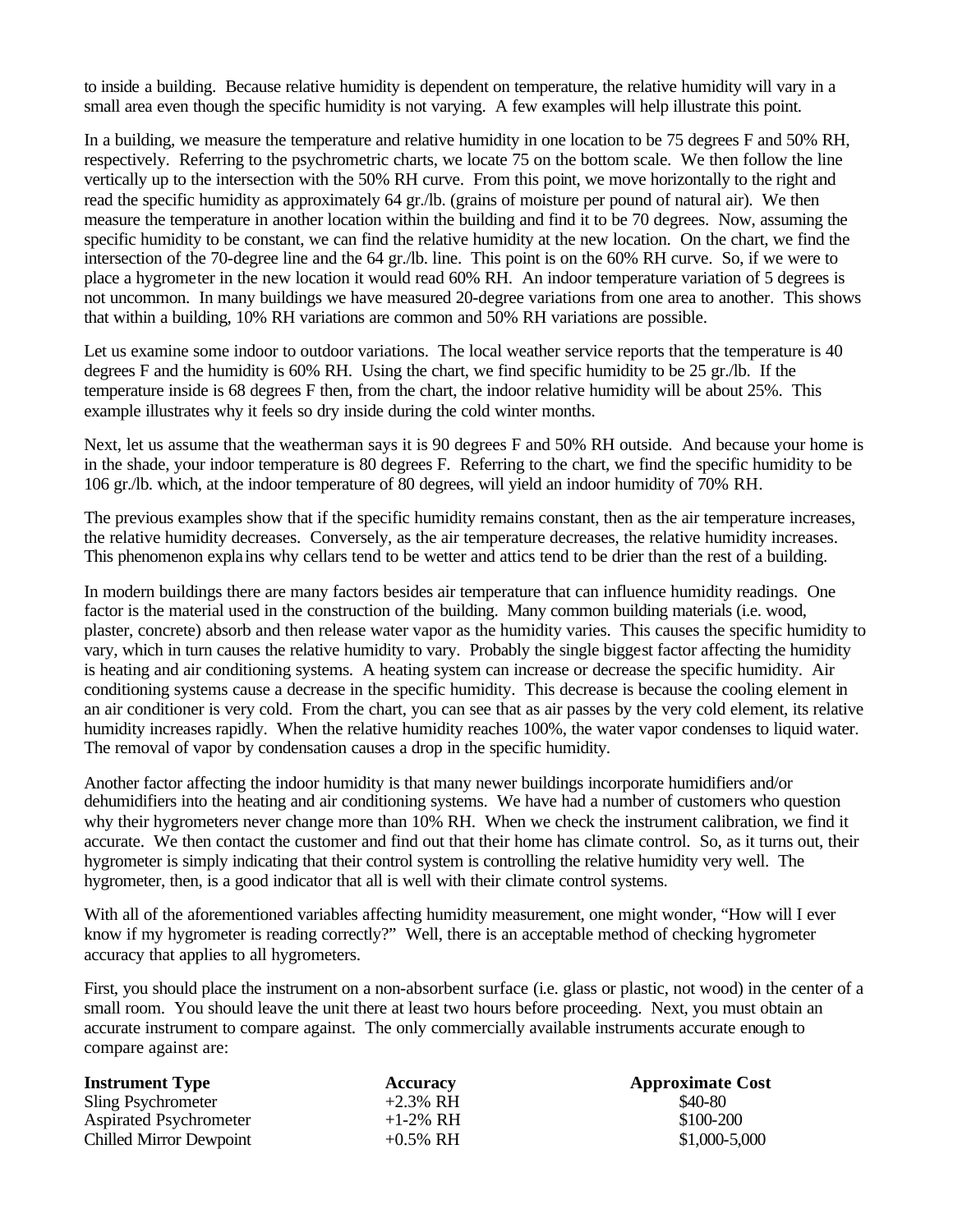Because of the high cost of the other two types of instruments, we will consider only the sling psychrometer. If you buy an official US Weather Bureau sling psychrometer, it will contain the proper operating instructions and tables for high accuracy usage. If the unit you obtain does not contain tables for various pressures, then you should obtain the official pamphlet from the Superintendent of Documents at the US Government Printing Office.

The pamphlet's name is *"Psychrometric Tables for Obtaining the Vapor Pressure. Relative Humidity and Temperature of Dewpoint from Readings of the Wet and Dry Bulb Thermometer, No. 235, Reprint 1941"*: by C.E. Marvin.

The calibration check is made by swinging the psychrometer as close as possible to the instrument under test. You should swing the psychrometer at a rate of two revolutions per second for at least one minute. The readings of the wet and dry bulbs should then be recorded and the procedure repeated until at least two consecutive identical readings are obtained. You should then record the hygrometer's reading, making sure the unit is in the vertical position and lightly tapping the instrument. Also record the time of observation. Now following the instructions supplied with the tables, determine the % RH and record it. Because of the relatively slow response of most hygrometers compared to a psychrometer, you need to repeat the checking procedure every 15 to 30 minutes until the psychrometer and hygrometer readings are stable (usually within an hour).

Now that you have your comparative data, you must take into account the specified accuracy of **both** instruments. As an example, we will use our COMFORTMINDER compared to an official weather bureau psychrometer. The COMFORTMINDER has a rated accuracy of  $\pm 5\%$  RH from 20 to 80% RH. The psychrometer is accurate to  $\pm 2\%$ RH from 0 to 100% RH. So, if the psychrometer reads between 20 and 80% RH, then the two instruments should read within 7% RH of each other. If, however, the humidity is below 20% or above 80%RH, then no comparison can be made because it is outside of the COMFORTMINDER'S accurate range. The seven percent span is derived by adding the  $\pm$  tolerances together,  $\pm 5\%$  and  $\pm 2\% = 7\%$  (i.e. the COMFORTMINDER reads +5% and the psychrometer reads –2%, then the difference is 7% RH). This shows us that if you were to compare two COMFORTMINDERS they could read as much as 10% RH different and still be within calibration tolerances.

In conclusion, humidity measurement is one of the most difficult and least understood environmental measurements made. We hope that this essay has helped you to understand humidity and its measurement. However, this is far from a complete explanation, in fact, there is a branch of the sciences called Hygrometry that deals with humidity measurement. If you want more detailed information, please refer to the publications listed below:

Library of Congress #68-15476 Dubuque, IA

*A Field Guide to the Atmosphere* ISBN #0-8403-3098-7 Authors – Vincent J. Schaefer and Library of Congress #80-25473 Library of Congress #65-13613 ISBN #0-395-33033-5

*Climate and Weather* Author – Hermann Flohn Publisher – McGraw Hill, Inc. New York, NY Library of Congress #67-22978

*Introduction to Meteorology Instruments for Physical Environmental* Author – Sverre Petterssen, PHD *Measurements, Vol. I 2nd Edition* Publisher – McGraw Hill, Inc. Authors – J.Y. Wang and C.M.M. Felton New York, NY Publisher – Kendall/Hunt Publishing Library of Congress #83-81613

John A. Day *Humidity and Moisture, Vol. I to IV* Publisher – Houghton Mifflin Co. Publisher – Reinhold Publishing Corp. Boston, MA New York, NY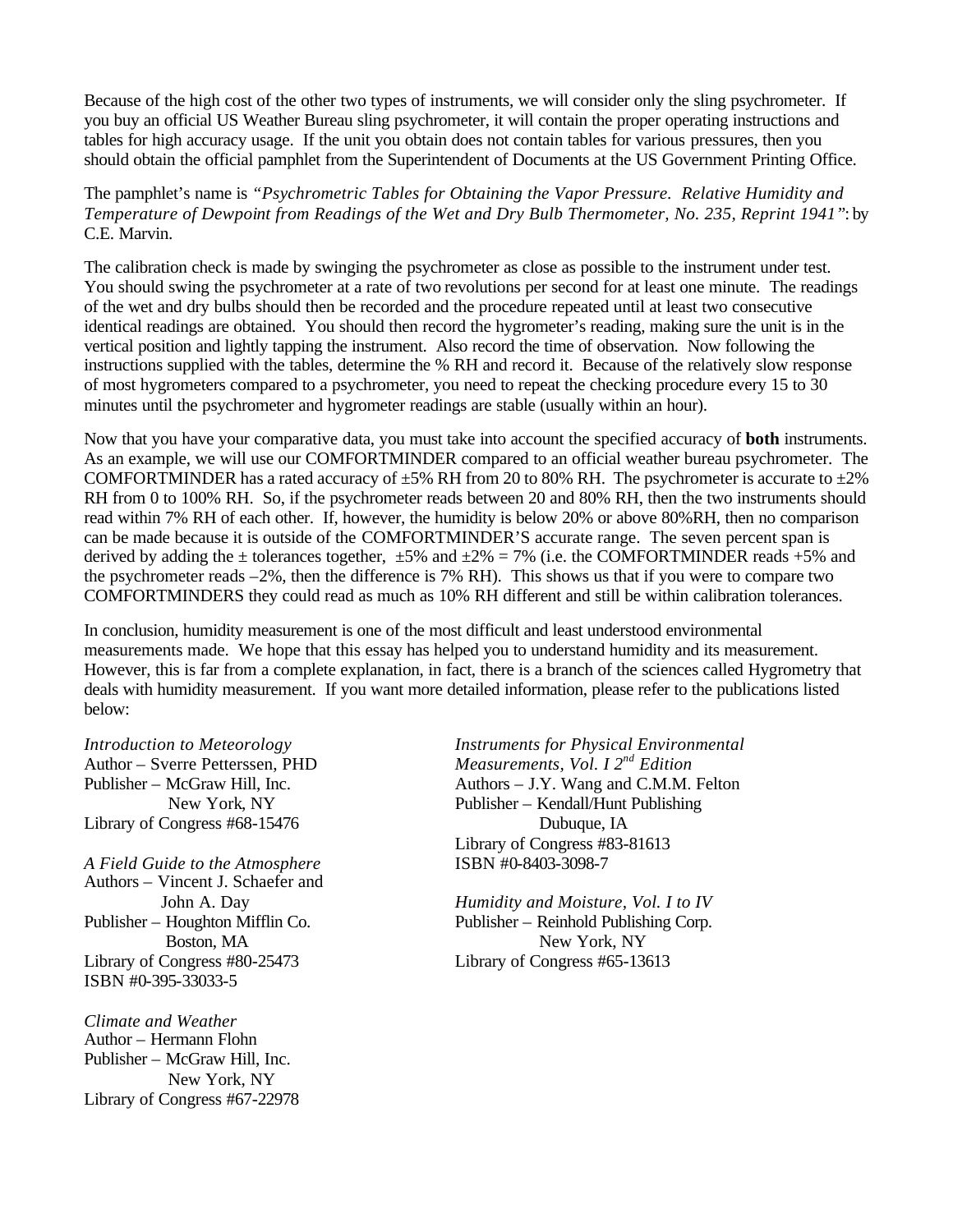